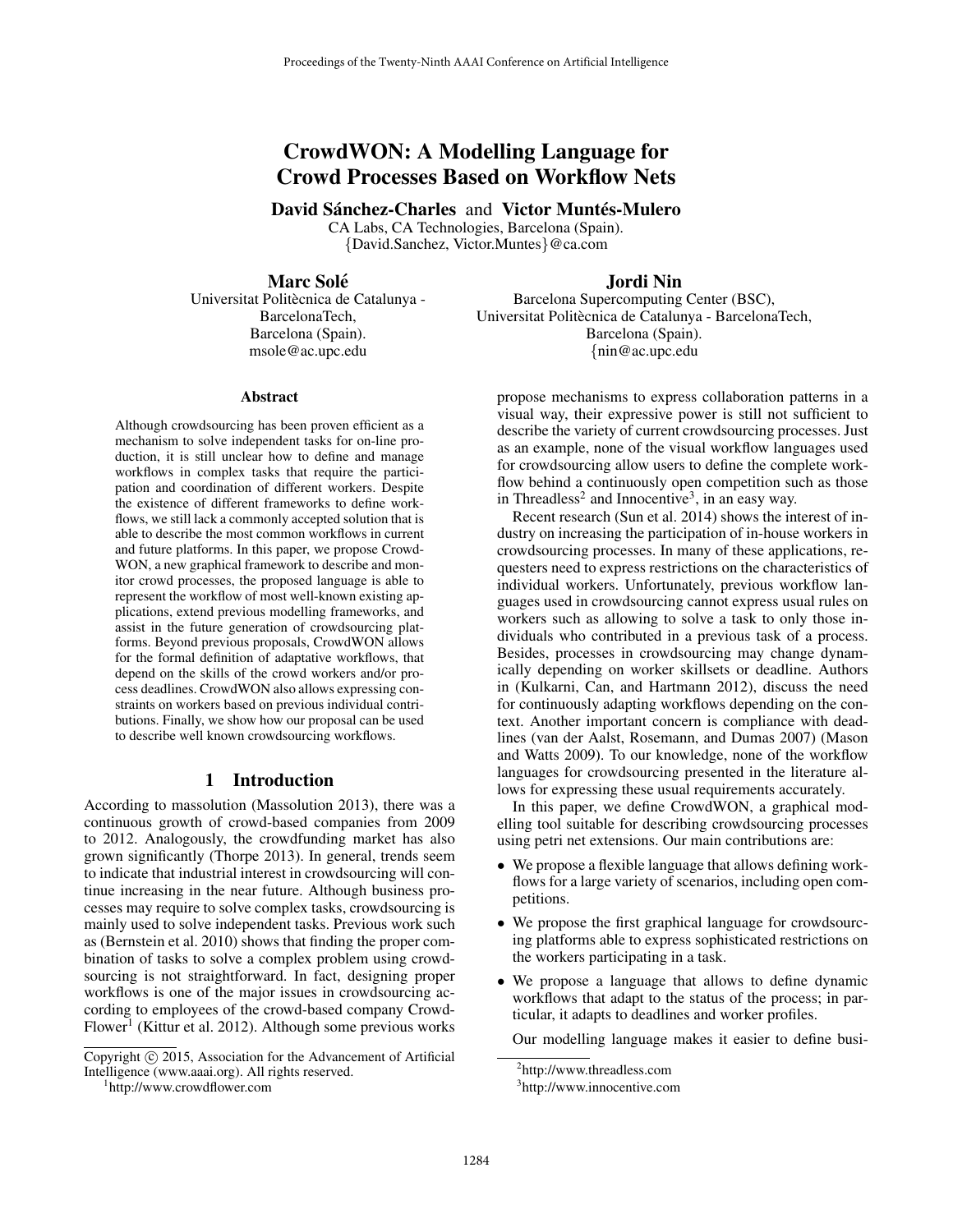

Figure 1: Description of the execution of a task in a generic crowdsourcing platform using an EPC diagram.

ness processes in crowdsourcing. Thanks to these proposal we can easily visualize and improve the collaboration between individuals in the crowd, computers and companies. Our adaptative flows make it possible to design collaboration patterns that allow to react when the performance of the process is below expectations.

In Section 2, we review previous contributions in the crowdsourcing context and existing modelling frameworks. The definition of our modelling language can be found in Section 3. Then, in Section 4 we propose a mechanism for describing changes in the flow triggered by deadline constraints. In Section 5, we describe two examples of actual crowdsourcing processes using CrowdWON. Finally in Section 6, we conclude and set some guidelines for future improvements of CrowdWON.

# 2 Previous Work

Despite the increasing popularity of crowdsourcing, the number of specialized process-modelling frameworks proposed in the literature is still limited. With TurKit (Little et al. 2010), anyone is able to describe the iterations of simple tasks in crowdsourcing. Jabberwocky (Ahmad et al. 2011) focuses on the reusability of sequential processes, but its application to iterative processes is not clear. In Turkomatic (Kulkarni, Can, and Hartmann 2012), individuals collaborate in the design of the process and contribute, through refining the textual description of tasks, to its resolution. CrowdWeaver (Kittur et al. 2012) is the first graphical modelling framework for workflow definition and management. With this tool, individuals can design a crowdsourcing process by combining human and predefined computer tasks.

In the aforementioned modelling frameworks, tasks and processes are completed after a known number of individuals contribute to them. However, using these previous proposals, it is not straightforward to represent other scenarios, such as for instance, crowdsourced open competitions, in which the end of the process is defined by a deadline. Deadline management are usually based on simple mechanisms such as notifications to the process manager, so that she can manually adjust the workflow (*e.g.* increasing the financial reward in order to reduce the time-to-completion of tasks (Mason and Watts 2009)). Task routing techniques (Hassan, O'Riain, and Curry 2013) showed that tasks can be adapted

to the profile of crowd workers. However, none of these previous proposals allows expressing automatic transformations of the workflow based on the context.

Petri Nets (Petri 1966) are a common tool to model processes and workflows. Petri Nets can be defined as directed bipartite graphs, in which nodes represent inactive systems (*places*) or active systems (*transitions*). Information is represented through tokens (pointers to places) and the execution of a process changes the position of tokens. The basic idea of Petri Nets is that transitions transform information from one state (place) to another. Several extensions of Petri Nets can be found in the literature. We highlight two of them related to process modelling. Workflow Nets (van der Aalst 1998) are Petri Nets with two special places to represent the start and end of the process, and dualistic Petri Nets (Dawis, Dawis, and Koo 2001) which allow tokens to point to places and transitions: A token points to the transition while the transformation is being performed. Due to the complexity of describing human collaboration and time management, other modelling languages–*e.g. BPMN*<sup>4</sup> and *EPC*<sup>5</sup>–include conditions based on human and timed events. Unfortunately, the use of these event-based frameworks produces complex diagrams in the crowdsourcing context. Figure 1 shows the execution of a single task using the EPC language.

# 3 Crowdsourcing Workflow Net model

We propose CrowdWON, a language to describe crowdsourcing processes which is a combination of Workflow Nets and Dualistic Petri Nets. As in the latter, a token pointing to a task (or transition) represents an individual performing such task. We define the status of tasks based on the position of the token. Figure 2 shows the different status depending on the token position. Places are implicitly represented in any direct connection between two tasks. Besides, in order to adapt to usual processes in crowdsourcing, we allow tokens to return to a previous place. With this, we can design a *reverse firing rule*: If a worker canceled the task, the token should return to its previous place.



Figure 2: Status of the task depending on the token location.

It is important to remark the simplicity of CrowdWON thanks to this representation. As we mentioned before, Figure 1 describes the execution of a single task using EPC (event-driven language). In our proposal, by considering the position of a token, we are able to simplify the representation to only three nodes: Two places connected to a task (see Figure 2). A *Job position* is created when a token arrives to the first place, and it will be removed when the token leaves the place. If the worker cancels the task, the token will return

<sup>&</sup>lt;sup>4</sup>Business Process Model and Notation. hwwp://www.bpmn.org

<sup>&</sup>lt;sup>5</sup>Event-driven process chain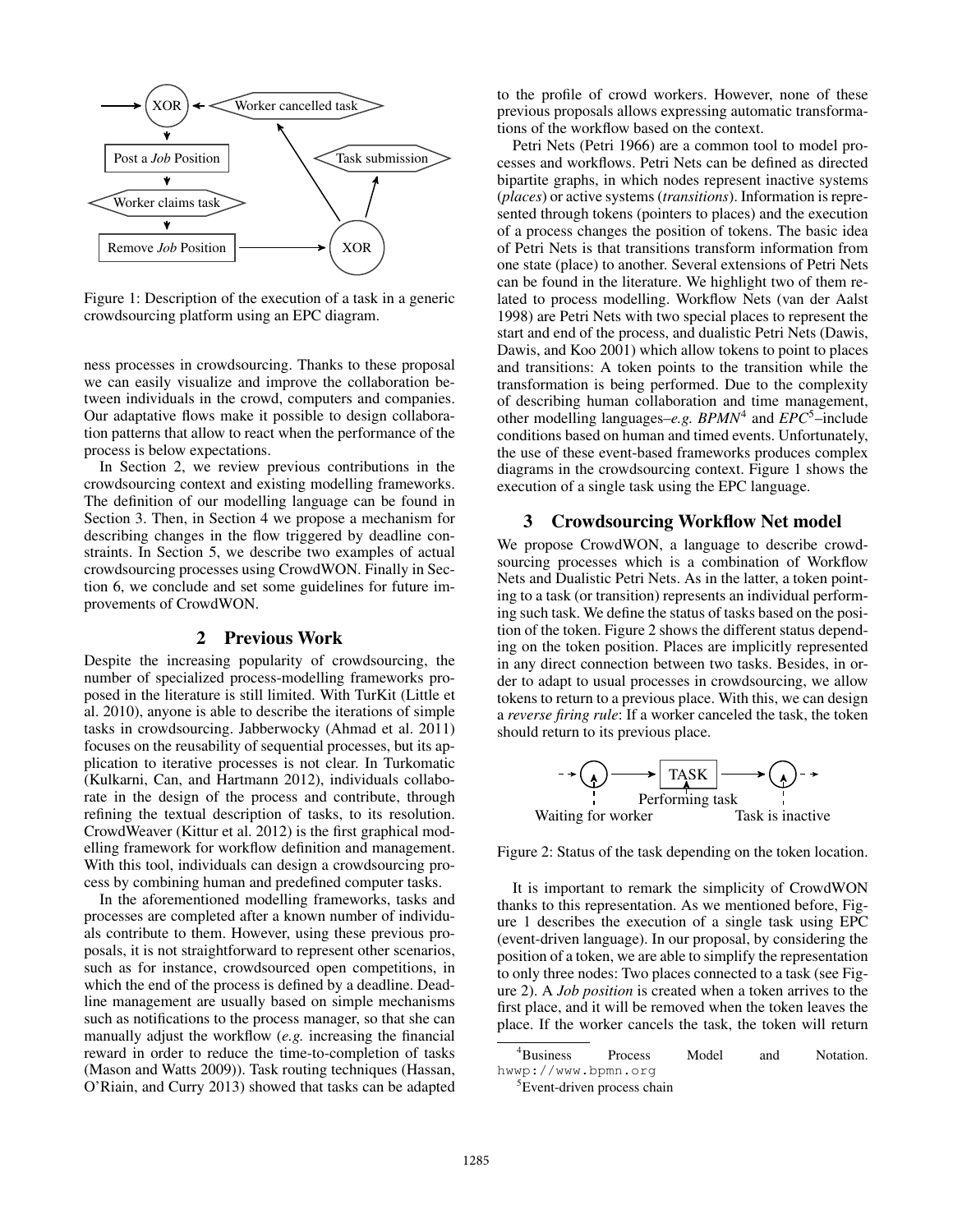to the first place repeating the creation of the job position (describing the loop in Figure 1). The second place is only involved when the worker submits the task.

Tasks in CrowdWON are a tuple (*ID*, typein, typeout, kernel) that defines the execution of the task. *ID* is a unique identifier allowing future references of the task; typein is a specification of the structure of the input data (typeout specifies the returned structure); and kernel defines the method used to perform the task. Depending on the type of task, kernel may contain different information: Human tasks (represented with a box) require at least a user interface; computer tasks (double-edged box) require a service protocol; a special case of tasks are control flows, used to describe non-sequential processes. In Subsection 3.2, we describe the different control flows available in our model.

Tokens in CrowdWON are a tuple (current, data). The token is pointing to the *current* node, and *data* is the information that is being processed by the current node. If current is a task, then data must be structured as specified in typein. That allows individuals to complete the task using the information contained in *data*. After the task is completed, the contribution is stored in data as specified in typeout. Therefore, it is important that two consecutive tasks have compatible data structures. At the end of the process, data is the proposed solution to the problem. Note that this construction only allows one individual to perform the task with the same piece of information. Later in Section 3.2, we introduce a mechanism to describe resolution of tasks by multiple workers.

## 3.1 Worker management

Popular crowdsourcing platforms allow defining restrictions on which individuals can claim the task. Those restrictions are usually related to the ratio of successful submitted tasks, passing some preliminary tests and geo-location. One of the main contributions of CrowdWON is the proposal of a language that allows expressing worker selection constraints in a simple way. These restrictions may be complex: a worker might not be able to take a task if she participated in a particular previous task in the process, workers with a lack of certain skills might only be allowed to solve a task when deadline compliance is at risk, as the last resort, etc. Although these restrictions may be usual in many circumstances, previous languages do not allow to express them. CrowdWON allows for expressing these types of constraints.

Definition. *Let us call worker requirement to a set of constraints on the group of individuals allowed to choose a certain task. Constraints are defined over any property of the profile of individuals (such as ratio of approved contributions, knowledge about a topic, age, gender or location), belonging to a group of individuals or any combination (using conjunctions, disjunctions or negations).*

CrowdWON provides a set of predefined groups of a given task ID to facilitate the design of a worker requirement:

- $e(ID)$  is the set of workers who completed the task.
- $r(ID)$  is the set of workers who failed to complete the task or revoked it.

•  $a(ID)$  is the set of all workers that at some point claimed the task.

Definition. *Let us call worker selection to an ordered list of tuples* (r, d)*, where* r *is a worker requirement and* d *is an optional deadline.*

The list defines a priority on the requirements: Individuals must satisfy the first worker requirement in the list in order to claim the task. When a requirement is an empty set, or the deadline has already been met, the tuple is removed from the list. An empty list puts no restriction on individuals, and so anybody can claim the task.

In Figure 3, an example of our worker selection model is depicted. The *Review* task only accepts workers with a success ratio greater than 90%. On the other hand, the selection node has a more complex worker selection: firstly, only workers with a ratio greater than 80% are considered. After 1 day, the worker selection will decrease the threshold to 40%. After 2 days, anyone can claim the task.

# 3.2 Control flow tasks

In CrowdWON, analogously to other modelling languages, the two most basic tasks to control the data flow are AND and OR operators. The AND operator must wait until it receives a token from each of the incoming edges. Then, all these tokens are automatically merged into a single one that remains in the flow of tasks. If the operator has more than one outgoing edge, then a copy of the token is created for every outgoing path. In this case, the *kernel* parameter may specify extra rules for the merging and creation of the tokens (such as splitting a list instead of creating copies). On the other hand, the XOR operator only accepts one token at a time from incoming edges, and only one outgoing path is executed. The operator will look at data contained in the token to decide the outgoing path. Conditions for execution will be written in terms of the received data structure  $i$ . The default path will be represented by an empty condition.

SELECTION Authors in (Hassan, O'Riain, and Curry 2013) show an example of a task that adapts to the expertise of workers: If an individual has knowledge in the American culture, he will answer more questions related to America than other countries. In order to describe these adaptable processes, we extended the XOR operator to include conditions over the profile of workers. The SELECTION node is a control flow task that first finds an individual following the worker selection criteria attached to the node; and then the profile of the selected worker is used to choose an outgoing path.

Figure 3 shows an example of a workflow that behaves differently depending on the individuals involved in solving the task. Inexperienced workers (*e.g.* success rate lesser than 90%) can perform the post edition task, reducing the workload of experienced workers.

MAPREDUCE STRUCTURE Collaboration in crowdsourcing processes follows an asynchronous approach: crowd workers are asked to perform tasks individually, and then an aggregation of their contributions is the final output.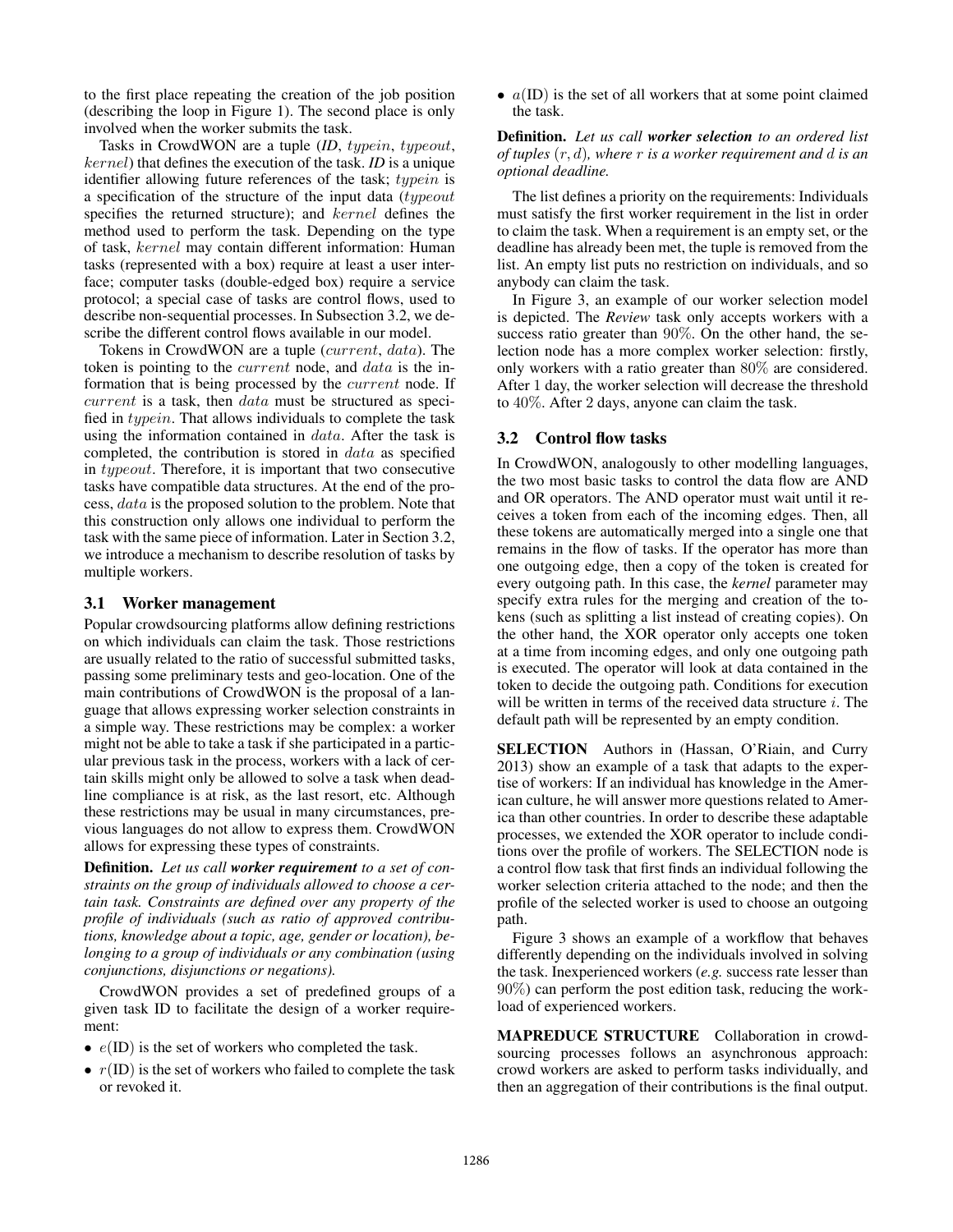

Figure 3: Example of the Selection operator. If inexperienced workers claim the first task, then an extra review phase will be required.

The MapReduce structure defines the level and mechanisms of collaboration.

Following the PartitionMapReduce approach of Crowd-Forge (Kittur et al. 2011), we divided our structure in:

- A *sub-process*. The operator contains another crowdsourcing workflow net, defining how data will be processed. We can graphically represent it in the parent process as in Figure 4.
- A *generator of tokens*. Every token enters the structure through this generator. It has some rules to create copies (or chunks) of the received data. These tokens are processed independently as described in the sub-process. A list of common generators can be found in Table 1
- Finally, we have an *aggregation mechanism* that produces a single output from all the independent contributions. This last part is connected to the generator, so it knows how many tokens are being manipulated by the sub-process. It is also able to request the creation of additional tokens. A list of common aggregation mechanisms can be found in Table 2.

Figure 4 represents the basic definition of a crowdsourced contest: an *infinity generator* allows individuals to accept the *Submit* task at any moment; then, in order to decide a winner contribution, a review phase is used to score them by computing the average opinion of  $N$  workers.



Figure 4: Basic description of a crowdsourced competition: An unknown number of submissions are independently reviewed. In the figure, an average of  $N$  evaluations is used to rank submissions.

As for token management, the token in the parent process points to the structure until the aggregation mechanism returns a value. Generated tokens are executed in parallel instances of the same sub-process. This particularly affects our worker management model. In Section 3.1, we introduced three functions on tasks that returns workers involved in their resolution. Due to the parallel execution of the sub-

| <b>Generator</b><br>icon | <b>Description</b>                                                                                                                               |
|--------------------------|--------------------------------------------------------------------------------------------------------------------------------------------------|
|                          | Create $N$ copies of the token.                                                                                                                  |
|                          | Create $N$ copies of the token. The<br>generator will create more tokens if<br>requested.                                                        |
|                          | The first task in the sub-process is<br>always available to claim. A dead-<br>line specifies when the platform<br>should stop offering the task. |
|                          | It is used to independently process<br>elements in a list generated by the<br>crowd                                                              |

Table 1: Examples of generators used in crowdsourcing processes.

| Aggregation<br>icon | <b>Description</b>                                                                                                                   |
|---------------------|--------------------------------------------------------------------------------------------------------------------------------------|
|                     | Majority vote. Only the most re-<br>peated answer will be considered.                                                                |
|                     | Returns solutions repeated by more<br>than $N\%$ individuals. Optionally, it<br>can request more tokens if there is<br>no consensus. |
|                     | There is no aggregation. It returns a<br>list of contributions.                                                                      |

Table 2: Examples of aggregation mechanisms used in crowdsourcing processes.

process, these sets only returns workers of the current instance. Nevertheless, it might be useful to also consider workers in parallel executions. See Figure 4 for an example. In order to avoid multiple reviews from the same individual, a restriction on workers must consider parallel review tasks.

In order to tackle this issue, we define the operator  $[*]$ that requests a higher-level point of view. By attaching the operator [∗] to one of the sets, we are looking at the task from the parent process. So, we can use the condition *workers not in a*(Score entry)[ $*$ ] to avoid the duplication of reviewers in Figure 4. The operator can be stacked, getting access to a broader point of view: subsequent parent processes will be considered.

LOOP STRUCTURE Even though iterative processes can be modelled by a proper combination of XOR operators, this approach does not allow us to properly limit the number of iterations or measure changes between iterations. Consequently, we introduced a new mechanism to properly define iterative processes. Besides, this will allow us to improve the worker management of tasks inside a loop.

As in the MapReduce Structure, the LOOP Structure contains a sub-process that will be executed as many times as needed until an *exit condition* is satisfied. As an example,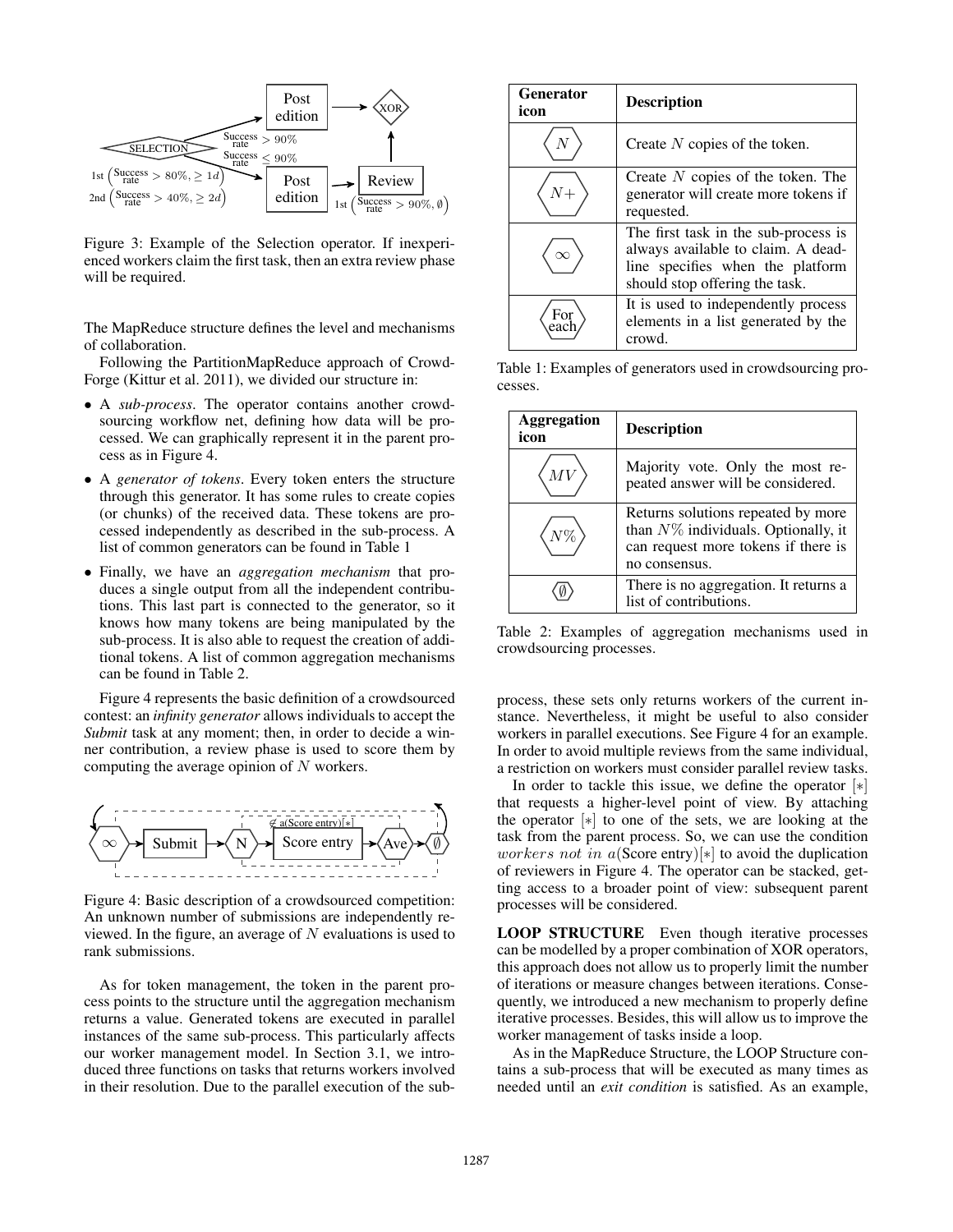Action-Verification units presented in (Muntés-Mulero et al. 2013) are described using our model in Figure 5. An Action-Verification Unit is a pattern used in tasks where human review is required to measure and ensure quality. In this figure, the *Action* task is repeated until the *Verification* task accepts the contribution or the sub-process is executed at least 3 times.



Figure 5: In this process, Action and Verification tasks are performed iteratively. Note that nobody can review an action performed by themselves, and reviewers are not allowed to contribute to following actions.

The LOOP structure also inherits the [∗] operator from the MapReduce. The absence of the operator represents workers in the current iteration. By using [∗], we will consider workers from all iterations. We can restrain the scope by replacing ∗ with a finite set of non-positive integers. 0 represents workers involved in the current iteration; −1 represents workers involved in the previous iteration; etc.

#### 3.3 Workflow Transformation

We already described workflows that adapt to the profile of involved individuals. Nevertheless, Turkomatic (Kulkarni, Can, and Hartmann 2012) showed that changes can also come from decisions made by the crowd. And due to external necessities (such as deadlines), process designers may need to adapt the workflow while it is being performed by the crowd. CrowdWON models those unusual changes in the process with a map  $\varphi$  between the places of two workflows. When a transformation is requested (by a computer task or the process administrator), every token pointing to a place  $p$ will be now pointing to the place  $\varphi(p)$ . If a token is pointing to a task  $t$ , the platform will wait until it naturally arrives at a place. Since tasks are usually performed by humans, we should not discard their contributions without prior warning.

The description of a generic process in Turkomatic can be found in Figure 6. An initial task allows individuals to decide if the subsequent task must be completed at once or needs to be split into smaller tasks. If so, they provide a separation of the task and the *Request map?* task request the workflow transformation  $\varphi$ . Note that workflow  $(a)$  is now a sub-process in workflow  $(b)$ , allowing further subdivisions of the problem.

## 4 Deadline Management

In many different scenarios, the production must be finished before a certain date. Deadline management is the use of any mechanism to ensure the process is completed within a certain time frame. Previous mechanisms in crowdsourcing were based on manual modifications of the pro-



Figure 6: As in Turkomatic (Kulkarni, Can, and Hartmann 2012), workers may request to split a task in easier chunks.



Figure 7: Deadline management in a post edition process. Individuals in the post edition and review have 8 hours to submit a task. Tasks may be skipped depending on the remaining time.

cess. All these manual modifications can be formalized with the use of our workflow maps. Nevertheless, CrowdWON provides a mechanism to automatize those transformations. Note that we already included time conditions in the selection of workers. In order to increase the capabilities of our deadline management, we introduce the following timed events:

- Deadline of submission. Individuals have an amount of time to complete claimed tasks.
- Deadline of claim. Individuals have a limited amount of time to claim a task.

The amount of time available can be fixed at the design phase of the process, or it can be computed when a token arrives at a node. Deadlines will be graphically represented with an extra circle, representing a clock. In general, the platform will perform an alternative path (represented with dashed arrows) when the deadline is met. In a more complex scenario, one may additionally trigger a workflow transformation.

An example of deadline management is depicted in Figure 7. Individuals have 8 hours to submit a contribution to the *Post edition* or *Review* task. If they spend more than that, the platform will revoke the claim and republish the task (the dashed arrow sends the token to the place before). The only mandatory task is the final edition: If the process must end before 8 hours, the review phase will be skipped. If the process did not start and we have less than 24 hours to complete the process, then only the final edition will be performed and a notification will be sent to the administrator of the process.

## 5 Examples

To show the potential of our model, we are going to describe two complex crowdsourcing processes. We chose one of the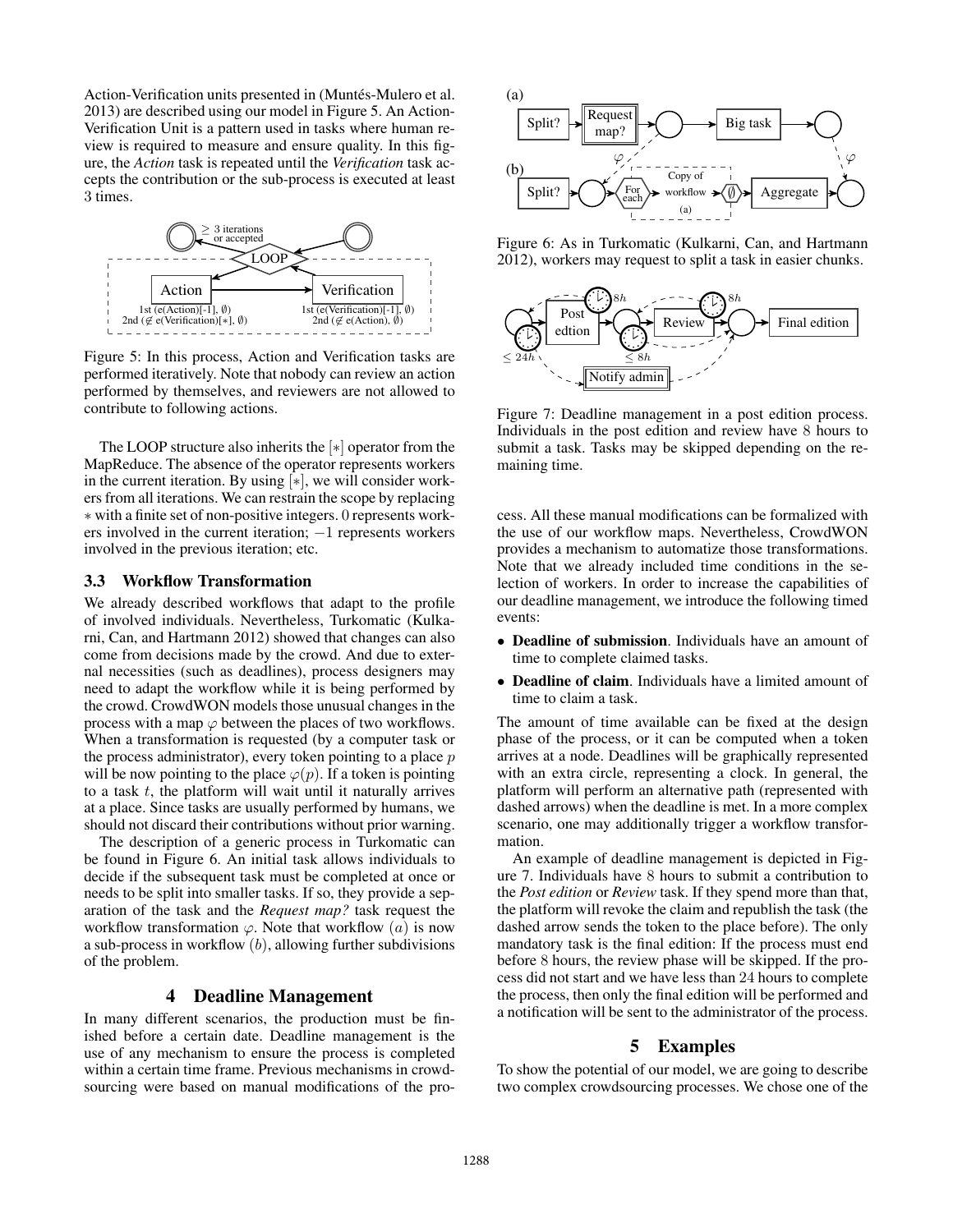

Figure 8: Crowdsourcing process used in Soylent (Bernstein et al. 2010). Given a text, the crowd find sentences that can be shortened. The group also proposes 10 shorter versions for every sentence. Consensus is reached by a simple voting system.



Figure 9: Process used by Chimera to label a list of products using machine learning, crowd workers and analysts. In the model, *Analyst* is a fixed group of individuals hired by the company.

first collaboration patterns present in crowdsourcing as an example of marketplace-like tasks. Then, we describe an industrial process that combines the power of machine learning algorithms, in-house analysts and crowd workers.

The FIND-FIX-VERIFY is a pattern designed by Soylent (Bernstein et al. 2010) in order to reduce the length of a text. It consists of three phases: In the FIND phase, 10 individuals flag sentences or paragraphs as *potentially reducible*. If more than 20% of individuals send the same flag, then it is considered in the following phases; The FIX and VERIFY phases are executed for every discovered flag in the FIND phase. First, 10 users propose an alternative text with the same meaning. Finally, 5 individuals vote for the most accurate alternative. The original text is replaced by the most voted. We assume there is a time-constraint in the resolution of the process. In order to ensure finishing on time, we enforce the FIX phase to end in at most 2 days. After that period, the number of proposed fixes might be less than 10 or even none. In the latter, we assume that the sentence is already correct or too complex for the available crowd. This process is described in Figure 8 using our model.

Chimera is a crowdsourcing process designed by Walmart Labs (Sun et al. 2014) to classify a large set of products. Given the size of the set, using hired analysts to label products, or review the quality of machine learning algorithms, is unfeasible. But the crowd can help to reduce the workload of

analysts. In Figure 9, one can find a graphical representation of the process. The whole process is repeated until all the products are labeled. In the first phase, all products are classified by a combination of machine-learning algorithms and a set of handmade rules. If the algorithm is not sure about the label of a product, it remains unlabeled and passes directly to the next phase. If the algorithm recommends a label, then it is reviewed by the crowd. The total number of reviewers depends on initial consensus: only three crowd workers are involved if the two first reviewers do not agree on the correctness of the classification. After that, some of the products will be examined in a second review. This second phase is done by hired professional analysts: They check the quality of the classification and create new rules for the machinelearning algorithm if needed.

## 6 Conclusions and Future Work

The research on crowdsourcing has been mostly focused on study individual tasks properties, and the application of crowdsourcing to the resolution of real complex problems has been limited to a few examples. However, we have observed a real industrial interest in crowdsourcing for solving complex real world processes. To cover this industrial need, the design of tasks takes a global perspective: deadline management does not only affect particular tasks, but the whole process; Individuals can participate in multiple tasks of the same process, but it may be need to limit those contributions, etc. CrowdWON offers to the industry a graphical language able to represent a possible workflow for any complex industrial process.

For future work, we want to further investigate the best procedure to describe reward mechanisms in our model. At the moment, it is easy to implement usual financial incentives, but we still need to study how our workflow transformations can affect rewards. In the near future, we will set up an scenario where processes can adapt to the current expertise of the individuals–instead of only allowing experts.

It still remains to study if our modelling language can also help in the design of mechanisms to measure the skill acquisition of crowd workers. Our new contribution-based policy in the selection of workers allows for communication between individuals contributing to the process. Therefore, it is possible to give feedback to individuals, so they can improve their contribution. Moreover, this also sets a first step to group-based crowdsourcing. Groups could claim complex tasks, collaboratively create sub-processes to solve the problem and assign sub-tasks to their colleagues or the crowd–if